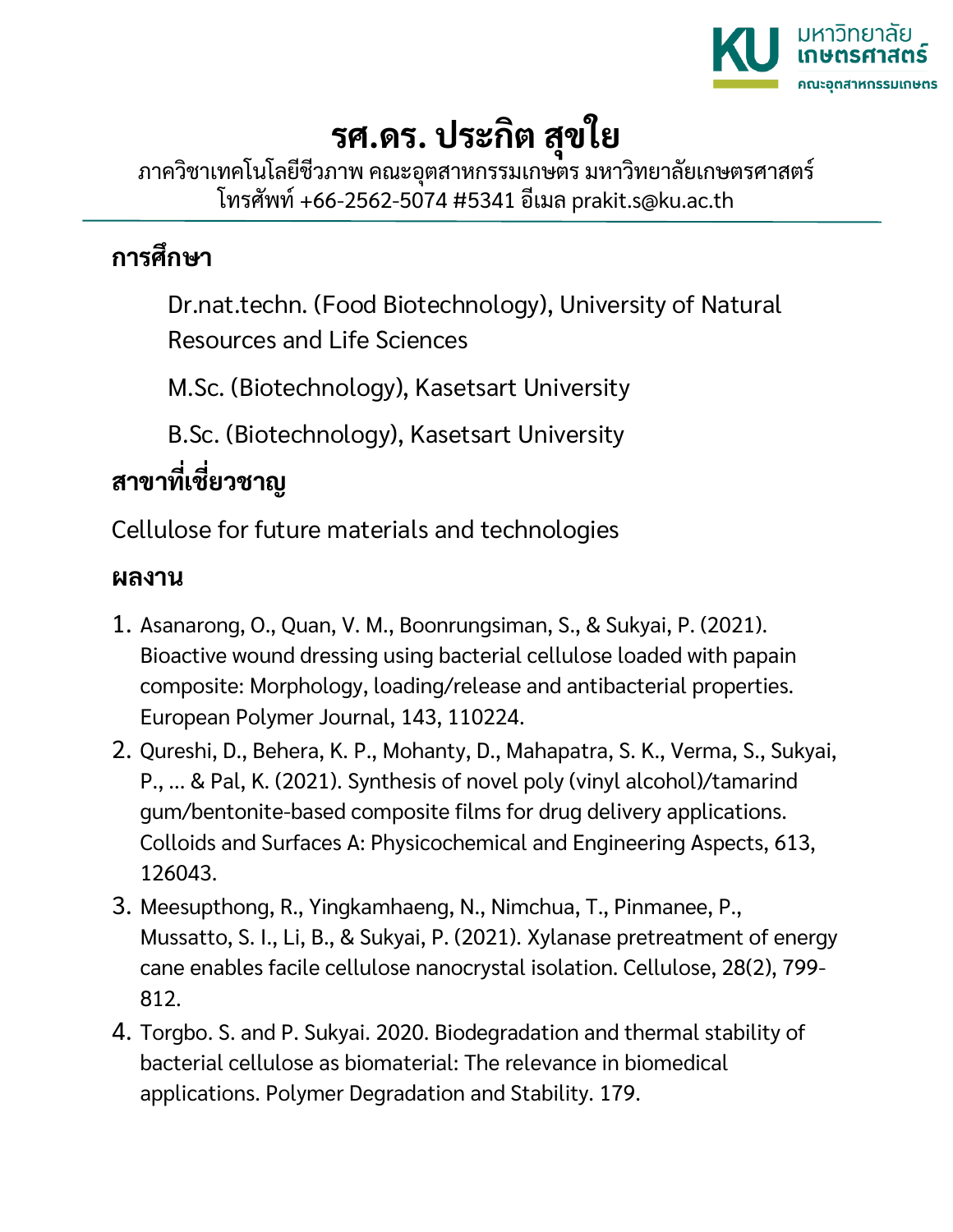

- 5. Panee Panyasiri, Nga Tien Lam, Prakit Sukyai. 2020. The Effect of Hydroxyapatite Prepared by In Situ Synthesis on the Properties of Poly(Vinyl Alcohol)/Cellulose Nanocrystals Biomaterial. Journal of Polymers and the Environment. 28: 141-151.
- 6. Chollakup, R., Pongburoos, S., Boonsong, W., Khanoonkon, N., Kongsin, K., Sothornvit, R., P. Sukyai., Harnkarnsujarit, N. 2020. Antioxidant and antibacterial activities of cassava starch and whey protein blend films containing rambutan peel extract and cinnamon oil for active packaging. LWT, 109573.
- 7. Vo Minh quan, Bin Li, Prakit Sukyai. 2020. Bacterial cellulose modification using static magnetic field. Cellulose. 27: 5581 - 5596
- 8. Vachanont Tangsatianpan, Selorm Torgbo, Prakit Sukyai. 2020. Release Kinetic Model and Antimicrobial Activity of Freeze-Dried Curcumin-loaded Bacterial Nanocellulose Composite. Polymer Science, Series A. 62: 218 – 227
- 9. Thamonwan Sucharitpong, Nga Tien Lam, Prakit Sukyai. 2020. Production of Nylon-6/Cellulose Nanocrystal Composite Films Using Solvent Dissolution. Sugar Tech. 22(2); 328-339
- 10. Wu, M., Sukyai, P., Lv, D., Zhang, F., Wang, P., Liu, C., Li, B. 2020. Water and humidity-induced shape memory cellulose nanopaper with quick response, excellent wet strength and folding resistance. Chemical Engineering Journal. 392
- 11. Senapitakkul, V., Vanitjinda, G., Torgbo, S., Pinmanee, P., Nimchua, T., Rungthaworn, P., ... & Sukyai, P. (2020). Pretreatment of Cellulose from Sugarcane Bagasse with Xylanase for Improving Dyeability with Natural Dyes. ACS omega, 5(43), 28168-28177.
- 12. Sucharitpong, T., Lam, N. T., & Sukyai, P. (2020). Production of Nylon-6/Cellulose Nanocrystal Composite Films Using Solvent Dissolution. Sugar Tech, 22(2), 328-339.
- 13. Mueangmontri, R., Chapanya, P., Pattamasuwan, A., Sriroth, K., & Sukyai, P. (2020). Post-harvest deterioration of green billeted and green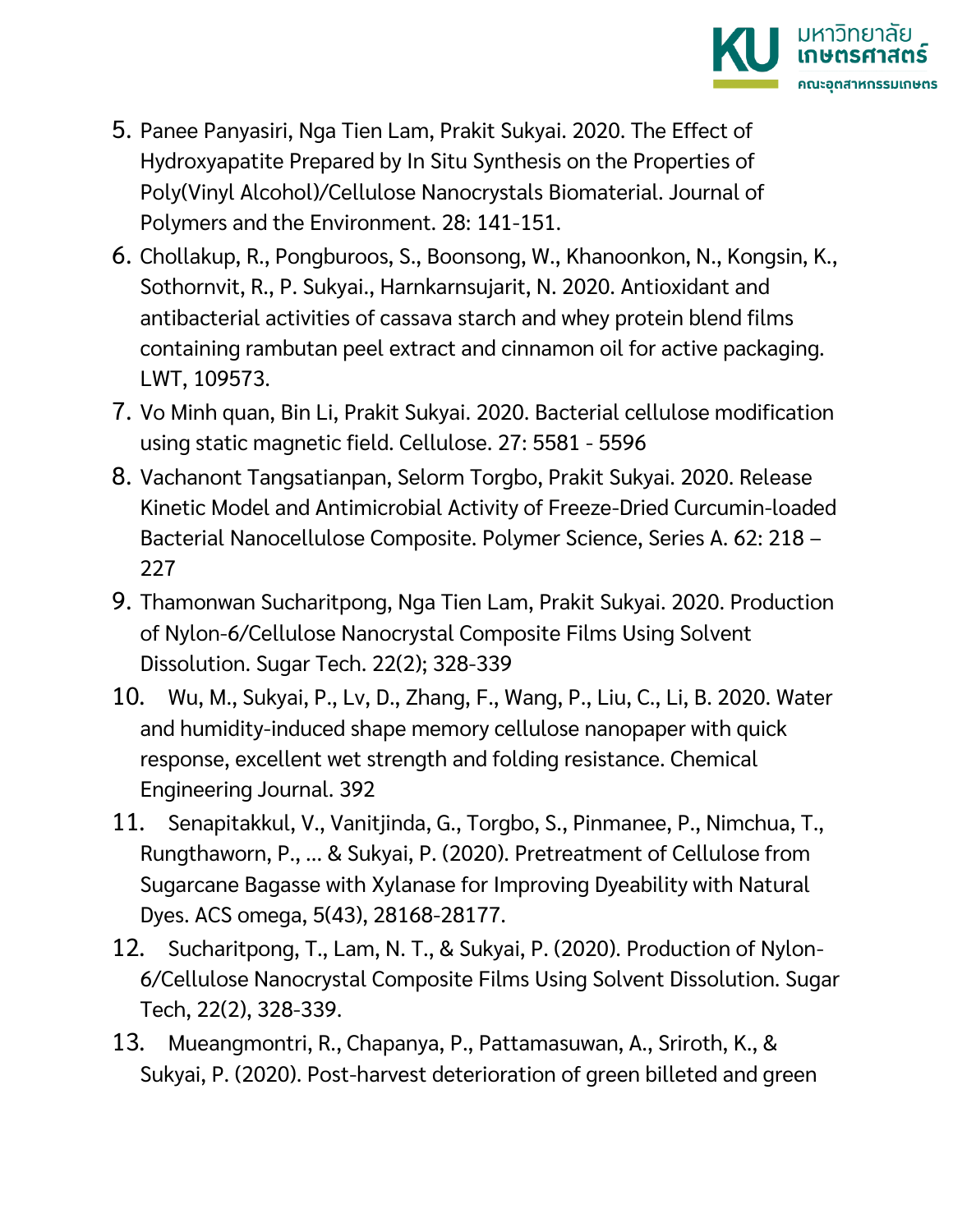

whole stalk sugarcane in Northeast Thailand. International Journal of Postharvest Technology and Innovation, 7(1), 29-41.

- 14. Kim, D.H., H.M. Park, Y.H. Jung, P. Sukyai and K.H. Kim. 2019. Pretreatment and Enzymatic Saccharification of Oak at High Solids Loadings to Obtain High Titers and High Yields of Sugars. Bioresource Technology. 284: 391-397
- 15. Vanitjinda, G., T. Nimchua and P. Sukyai. 2019. Effect of Xylanase-Assisted Pretreatment on the Properties of Cellulose and Regenerated Cellulose Films from Sugarcane Bagasse. International Journal of Biological Macromolecules. 122: 503-516
- 16. Torgbo, S. and P. Sukyai. 2019. Fabrication of Microporous Bacterial Cellulose Embedded with Magnetite and Hydroxyapatite Nanocomposite Scaffold for Bone Tissue Engineering. Materials Chemistry and Physics. 237
- 17. Niamsap, T., N.T. Lam and P. Sukyai. 2019. Production of Hydroxyapatite-Bacterial Nanocellulose Scaffold with Assist of Cellulose Nanocrystals. Carbohydrate Polymers. 205: 159-166
- 18. Yingkamhaeng, N., I. Intapan P. Sukyai. 2018. Fabrication and Characterization of Functionalized Superparamagnetic Bacterial Nanocellulose Using Ultrasonic-Assisted In Situ Synthesis. Fibers and Polymers. 19(3): 489-497
- 19. Sukyai, P., Anongjanya, P., Bunyahwuthakul, N., Kongsin, K., Harnkarnsujarit, N., Sukatta, U., Sothornvit, R., Chollakup, R. 2018. Effect of cellulose nanocrystals from sugarcane bagasse on whey protein isolatebased films. Food Research International. 107: 528-535
- 20. Panyasiri, P., N. Yingkamhaeng, N.T. Lam and P. Sukyai. 2018. Extraction of Cellulose Nanofibrils from Amylase-Treated Cassava Bagasse Using High-Pressure Homogenization. Cellulose. 25(3): 1757– 1768
- 21. Kawee, N., N.T. Lam and P. Sukyai. 2018. Homogenous Isolation of Individualized Bacterial Nanofibrillated Cellulose by High Pressure Homogenization. Carbohydrate Polymers. 179: 394-401